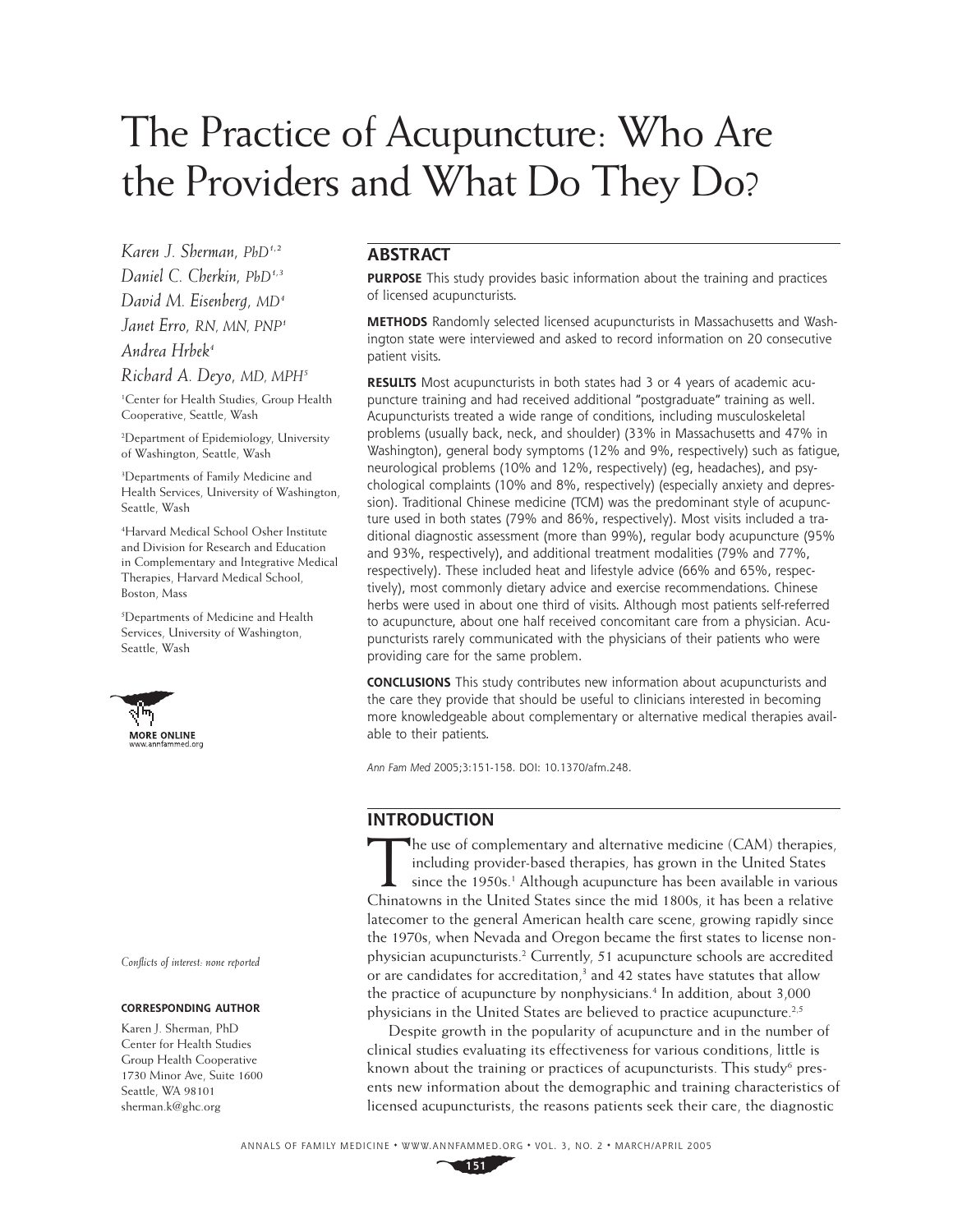processes they use, and the treatments and self-care recommendations they provide.

### **METHODS**

The data summarized in this article were collected as part of a larger study of 4 CAM professions, including acupuncture.6,7 The goal of that study was to obtain data on 20 consecutive visits from 50 randomly selected acupuncturists in 1 Western state and in 1 Northeastern state. Acupuncturists were randomly sampled from state licensure listings in Washington (1998) and Massachusetts (1999). We excluded acupuncturists without identifiable telephone numbers and those not currently practicing. The proportion of ineligible practitioners was 38% in Massachusetts and 13% in Washington. Almost all ineligible acupuncturists in Massachusetts lacked identifiable telephone numbers. The interview participation rate was 91% in Massachusetts and 89% in Washington.

Acupuncturists were first interviewed about their demographic, training, and practice characteristics. Those seeing at least 20 patients (visits) in a typical week were then invited to collect visit data. A sample of those seeing 10 to 19 patients per week were also invited to collect visit data. Acupuncturists seeing fewer than 10 patients per week, representing about 2% of all acupuncture visits,<sup>6</sup> were not asked to collect visit data. Of the acupuncturists invited to collect visit data, 75% in Massachusetts and 82% in Washington did so.

We obtained approval from the Group Health Cooperative, University of Washington, and Beth Israel-Deaconness institutional review boards. Visit data were collected between February and October in 1998 in Washington and between May and October 1999 in Massachusetts. Acupuncturists were given visit forms with unique identification codes for recording the data on 20 consecutive visits (even if the same patient was seen more than once) and were randomly assigned weekdays to begin data collection.

The 1-page visit forms were modeled after those used in the National Ambulatory Medical Care Survey (NAMCS).8 Copies of these forms are available from the authors on request. Whenever possible, questions on the visit forms were identical to those in the NAMCS (eg, demographic characteristics, reason for visit, referral source, source of payment, visit disposition). New questions asked whether the patient was receiving care from a conventional medical physician for their primary problem and whether the acupuncturist had communicated with this physician. Additional special questions captured information about acupuncture diagnoses and treatments, including information on traditional East Asian medical diagnoses, styles of acupuncture used, types of needling, use of heat and other adjunctive treatments, and lifestyle recommendations. We asked acupuncturists to record up to 5 "complaints, symptoms, or other reasons for this visit" using the patient's own words and listing the most important complaint or reason first. These data were classified using the NAMCS Reason for Visit Classification System, which distinguishes among symptoms, diseases, diagnostic/screening/preventive interventions, treatments, and injuries.<sup>8</sup> Individual reasons for visit were then clustered into larger categories corresponding to *International Classification of Diseases, Ninth Edition* (ICD-9) chapters.

Analyses were performed using SAS version 8 (SAS Institute, Cary, NC). Chi-square tests were used to compare proportions and Kruskal-Wallis tests were used to compare medians in the acupuncturist analyses. In the visit analyses, each visit in the sample was weighted by the inverse of its sampling probability, which reflected both the chance that the particular acupuncturist participated and the estimated proportion of that acupuncturist's annual visits included in the study.<sup>6</sup> Consequently, our results represent estimates of all visits made to acupuncturists in each state, except for the 2% of visits made to providers who saw fewer than 10 patients per week. In this 2-stage sampling design, we used SUDAAN software (Research Triangle Institute, Research Triangle, NC) to calculate standard errors and confidence intervals using Taylor series linearization. Because of the large sample sizes in both states (more than 1,200), the weighted percentages presented in the tables have small standard errors, generally between 0.5 and 2.5 percentage points and rarely exceeding 3 percentage points. As a result, moderate to large differences between the states were also statistically significant. The standard errors are therefore not included in the tables.

#### **RESULTS**

#### **Demographic and Training Characteristics of the Acupuncturists**

The demographic and training characteristics of acupuncturists in Massachusetts and Washington were generally similar (Table 1). Most acupuncturists had 3 or 4 years of academic acupuncture training (57% in Massachusetts and 85% in Washington), which currently results in a master's degree. In addition, 43% in Massachusetts and 26% in Washington had formal apprenticeships, with 84% lasting 1 to 3 years. Acupuncturists receiving some training outside the United States were most likely to have trained in China and England. Sixteen percent of the acupuncturists in Massachusetts held licenses in other health professions (usually nursing) compared with 33% in Washington (most commonly massage, naturopathic medicine, or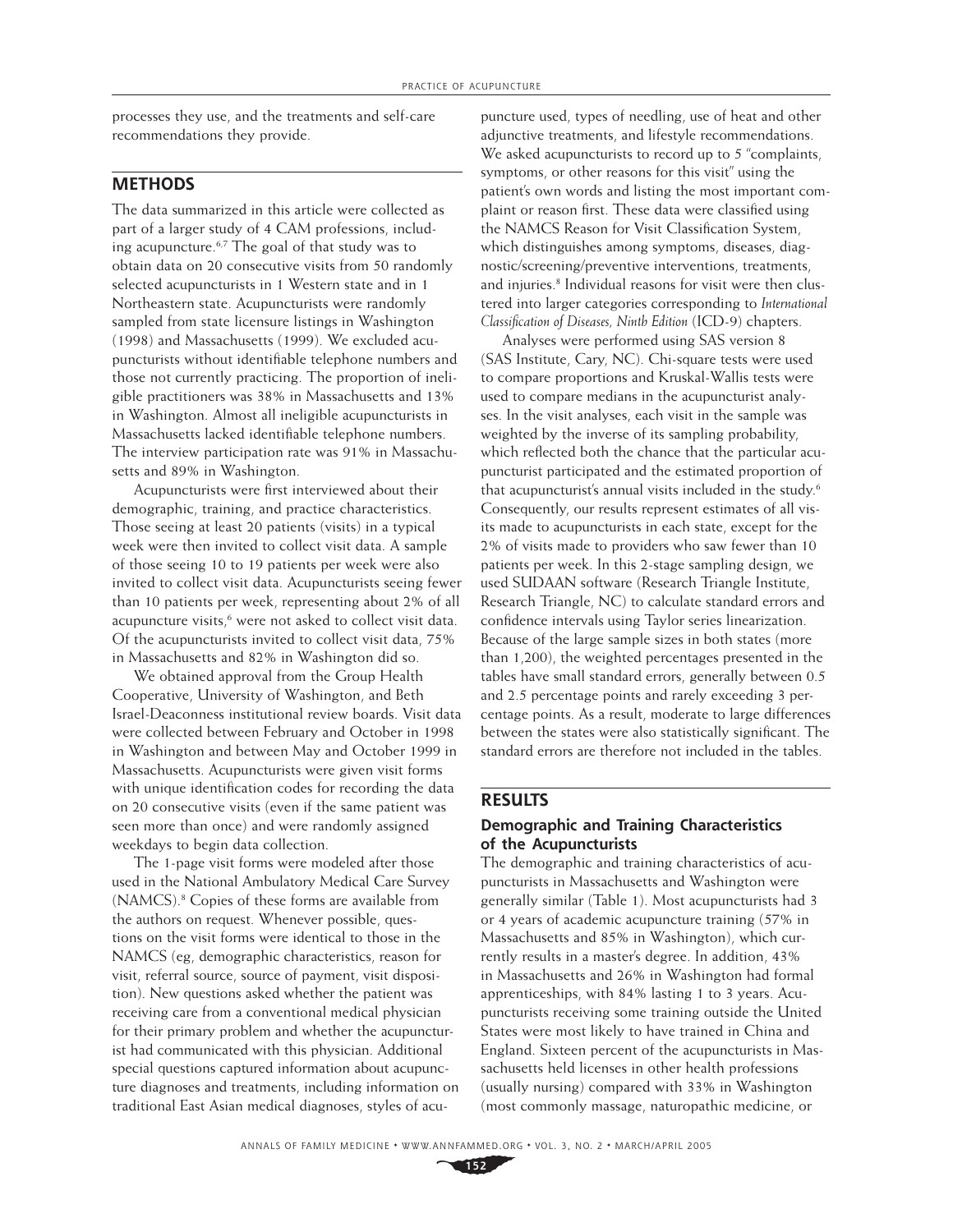nursing). Almost all acupuncturists in Massachusetts and two thirds of those in Washington received some additional acupuncture training (average of 2.7 topics vs 1.6 topics, respectively), most often in Chinese herbs and Japanese acupuncture (Table 1).

# **Characteristics of the Visits**

# **Reasons for Visits**

Musculoskeletal problems of various types were the most common reasons patients sought care from acupuncturists, representing one third to one half of all visits (Table 2). Neurological symptoms (especially headaches), general body symptoms (including fatigue and allergies), and mental health problems (especially anxiety and depression) were also relatively common in both states, as was wellness care in Massachusetts. In fact, acupuncturists treated problems associated with virtually all organ systems, at least occasionally.

Almost 75% of visits to acupuncturists in both states were for chronic problems. More than 70% of patients were self-referred. About one half of the patients were receiving concomitant medical care for their primary complaint, although only 10% had been referred by

their physicians. Acupuncturists stated that they had discussed their patients' care with the physicians of only about 50% of their physician-referred patients compared with only 12% of their other patients.

#### **Care During Visits to Acupuncturists**

Information about the styles of practice of acupuncture, diagnostic techniques, types of needling, and adjunctive treatments (including information on herbal safety) can be found as supplemental data in the Supplemental Appendix, available online only at: http://www. annfammed.org/cgi/content/full/3/2/151/DC1.9-19 Traditional Chinese medicine (TCM) is the predominant style of acupuncture used in both states (Table 3). TCM is characterized by strong needling sensations and use of multiple adjunctive treatments, including herbs. All visits included the use of TCM diagnostic techniques, typically traditional questioning (ie, "asking diagnosis"), taking the radial pulse, inspecting the patient visually, and examining the tongue (Table 4).

Regular body acupuncture was used in nearly all visits, with other styles of acupuncture much less common (Table 5). For most visits, acupuncturists reported

> attempting to "obtain *qi*" (*de qi*) at one or more needling sites (64% in Massachusetts and 76% in Washington). *De qi* is the characteristic dull, heavy, tingling, or warm sensation that the patient may feel after the needle is inserted and stimulated. Electrostimulation of needles was infrequent in both states (12% of visits in Massachusetts and 14% in Washington).

More than 75% of acupuncture visits included one or more adjunctive treatments (Table 6). Almost one half of the treatments included the use of heat, usually with a lamp heat or by moxibustion (the burning of the mugwort plant *Artemisia vulgaris* on or just above acupuncture points or meridians), and nearly one third included the prescription of Chinese herbs.

About two thirds of the visits in both states included self-care recommendations, with about 25% including multiple recommendations. Dietary or nutritional counseling from the perspective of Chinese medicine and exercise were the most common recommendations, each occurring in

|                                                         | <b>Licensed Acupuncturists</b>    |                         |         |
|---------------------------------------------------------|-----------------------------------|-------------------------|---------|
| <b>Characteristics</b>                                  | <b>Massachusetts</b><br>$N = 101$ | Washington<br>$N = 116$ | P Value |
| Demographic characteristics                             |                                   |                         |         |
| Female, %                                               | 58.4                              | 56.0                    | .72     |
| Race, %                                                 |                                   |                         |         |
| White, %                                                | 81.4                              | 77.3                    | .59     |
| Asian, %                                                | 16.5                              | 20.9                    |         |
| Other. %                                                | 2.1                               | 1.8                     |         |
| Median age, years                                       | 47                                | 43                      | < .001  |
| <b>Basic training</b>                                   |                                   |                         |         |
| US only, %                                              | 67.3                              | 74.1                    | .37     |
| US same state. %                                        | 59.4                              | 56.0                    | $.61*$  |
| US and foreign, %                                       | 18.8                              | 12.1                    |         |
| Foreign only, %                                         | 12.9                              | 13.8                    |         |
| Licensed in another health profession, %                | 15.8                              | 32.8                    | .004    |
| Median years in acupuncture practice                    | 11                                | $\overline{4}$          | < .001  |
| Postgraduate training                                   |                                   |                         |         |
| At least one type, %                                    | 96.0                              | 67.2                    | < .001  |
| Addictions (NADA certification), %                      | 32.7                              | 19.8                    | .03     |
| Chinese herbs. %                                        | 71.3                              | 35.3                    | $-.001$ |
| Japanese acupuncture, %                                 | 48.5                              | 19.0                    | < .001  |
| Oriental massage, %                                     | 40.6                              | 12.9                    | < .001  |
| Nogier, %                                               | 16.8                              | 6.0                     | .011    |
| Other (eg, pediatrics, gi gong), %                      | 49.5                              | 17.9                    | < .001  |
| NADA = National Acupuncture Detoxification Association. |                                   |                         |         |
| * For training in same state.                           |                                   |                         |         |

**Table 1. Demographic and Training Characteristics of Acupuncturists Licensed in Massachusetts (1999) and Washington (1998)**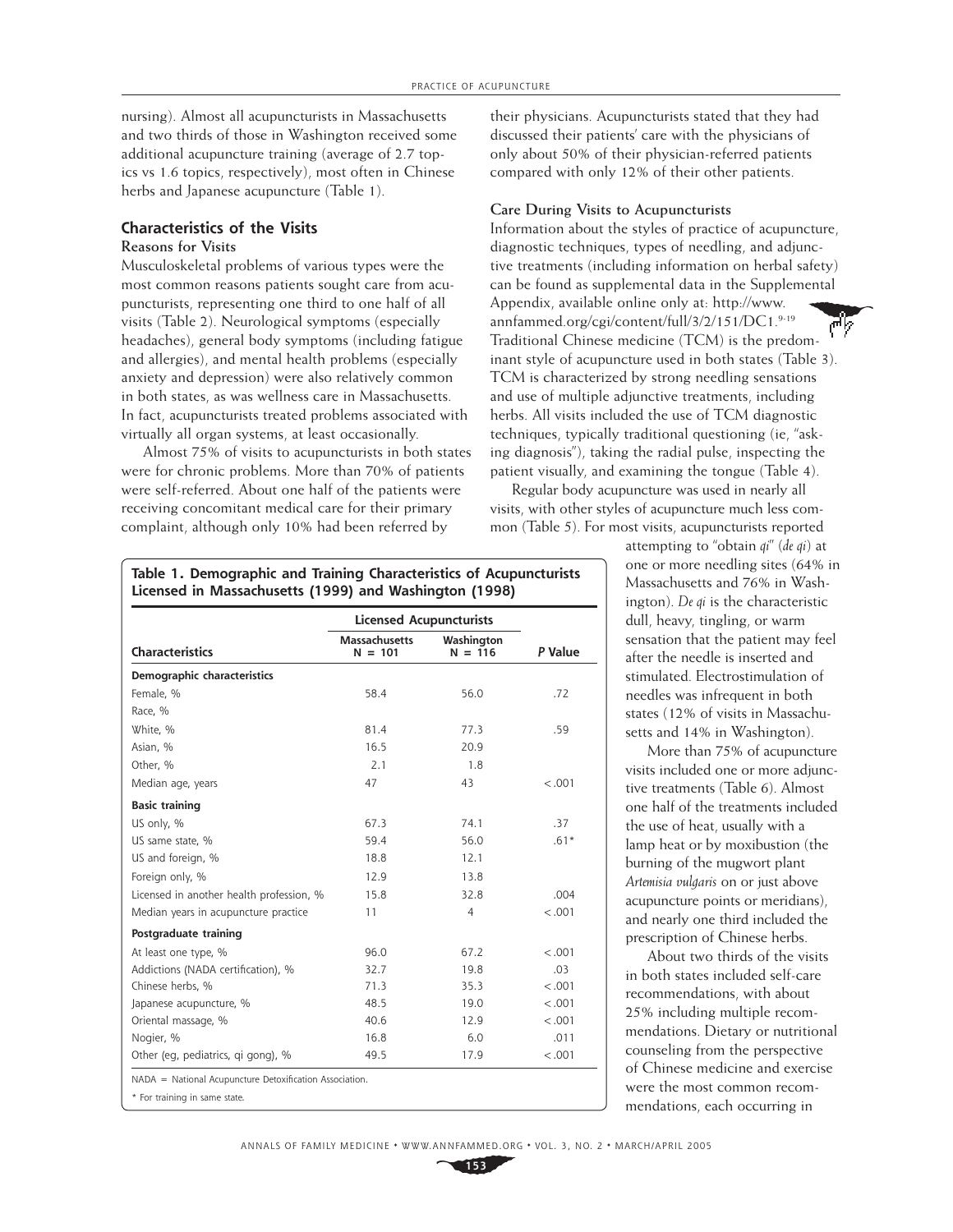| <b>Massachusetts</b><br>$(N = 1,298 \text{ Visits})$ |                                    | Washington<br>$(N = 1,263$ Visits) |                                                |                                    |                                |
|------------------------------------------------------|------------------------------------|------------------------------------|------------------------------------------------|------------------------------------|--------------------------------|
| Categories*                                          | Primary<br>Reason<br>$\frac{0}{0}$ |                                    | Categories*                                    | Primary<br>Reason<br>$\frac{0}{0}$ |                                |
| <b>Broad</b>                                         |                                    |                                    | <b>Broad</b>                                   |                                    |                                |
| 1. Musculoskeletal conditions                        | 33.0                               |                                    | 1. Musculoskeletal conditions                  | 46.9                               |                                |
| 2. General conditions                                | 12.1                               |                                    | 2. Nervous system conditions                   | 11.5                               |                                |
| 3. Psychological and mental health<br>symptoms       | 10.4                               |                                    | 3. General conditions                          | 9.1                                |                                |
| 4. Nervous system conditions                         | 9.9                                |                                    | 4. Psychological and mental health<br>symptoms |                                    | 7.6                            |
| 5. Respiratory system conditions                     | 7.1                                |                                    | 5. Digestive conditions                        |                                    | 4.5                            |
| 6. Genitourinary system conditions                   | 5.7                                |                                    | 6. Respiratory system conditions               |                                    | 4.3                            |
| 7. Digestive conditions                              | 4.9                                |                                    | 7. Genitourinary system conditions             |                                    | 2.9                            |
| 8. Wellnesst                                         | 3.9                                |                                    | 8. Cardiovascular system conditions            |                                    | 2.4                            |
| 9. Cardiovascular system conditions                  | 2.7                                |                                    | 9. Infectious disease conditions               | 2.0                                |                                |
| 10. Neoplasms                                        | 1.6                                |                                    | 10. Skin conditions                            | 1.7                                |                                |
| Specific                                             | Primary<br>Reason<br>$\frac{0}{0}$ | Any<br>Reason<br>$\frac{0}{0}$     | Specific                                       | Primary<br>Reason<br>$\frac{0}{0}$ | Any<br>Reason<br>$\frac{0}{0}$ |
| 1. Back symptoms                                     | 11.3                               | 17.8                               | 1. Back symptoms                               | 17.0                               | 25.3                           |
| 2. Anxiety or depression                             | 7.5                                | 16.7                               | 2. Neck symptoms                               | 7.3                                | 13.7                           |
| 3. Fatigue                                           | 4.8                                | 11.8                               | 3. Headache                                    | 6.6                                | 11.0                           |
| 4. Headache                                          | 4.0                                | 6.2                                | 4. Shoulder symptoms                           | 5.6                                | 12.7                           |
| 5. Wellnesst                                         | 3.9                                | 5.3                                | 5. Anxiety or depression                       | 4.5                                | 12.6                           |
| 6. Neck symptoms                                     | 3.4                                | 8.2                                | 6. Fatigue                                     | 2.8                                | 9.7                            |
| 7. Allergies to food, milk, NOS                      | 2.6                                | 4.4                                | 7. Knee symptoms                               | 2.1                                | 4.1                            |
| 8. Shoulder symptoms                                 | 2.6                                | 7.9                                | 8. Abdominal pain, cramps, distention          | 2.0                                | 3.4                            |
| 9. Other nervous system symptoms                     | 2.2                                | 3.1                                | 9. Infectious disease                          | 2.0                                | 3.7                            |
| 10. Problems of pregnancy or fertility               | 2.0                                | 2.5                                | 10. Allergies to food, milk, NOS               | 1.9                                | 3.8                            |

#### Table 2. Top 10 Broad and Specific Diagnostic Categorization of Reasons for Visits to Acupuncturists **Licensed in Massachusetts (1999) and Washington (1998)**

† Wellness was not part of the National Ambulatory Medical Care Survey reason for visit classifi cation.

 $NOS = not otherwise specified.$ 

about one third of the visits in both states. Sitting or moving meditation was recommended during 21% of visits in Massachusetts and 14% in Washington.

# **DISCUSSION**

This study reports unique data on the demographic and training characteristics of licensed acupuncturists, on the patients they treat, and on their diagnostic and treatment methods. Unlike previous studies, our data derived from specific patient visits and not from practitioner estimates.20-22 Other strengths of the study are the inclusion of 2 geographically separated states in parts of the country where acupuncture use is relatively common, random sampling of licensed providers, relatively high response rates, and large sample sizes. The main limitation is that we collected data from only 2 states.

Acupuncture statutes and their interpretation vary widely among states, with some permitting only acupuncture needling and others allowing modalities that extend beyond the boundaries of traditional East Asian medicine.23 Unlike a few states, Massachusetts and Washington permit acupuncturists to function as independent health care practitioners. Massachusetts requires acupuncturists who prescribe herbs to have special certification in herbology, but Washington does not. Acupuncture training, however, is similar across the United States, largely because of the requirement by most states that applicants pass the national certification examination administered by the National Commission for the Certification of Acupuncture and Oriental Medicine.<sup>7</sup>

Most acupuncturists are not physicians, but acupuncture is also practiced by some biomedically trained providers.21,24,25 Although additional training for such providers is not required in most states,<sup>5</sup> special training programs (usually 200 to 300 hours) have been developed for physicians, and many chiropractic colleges offer elective training in acupuncture.<sup>24</sup>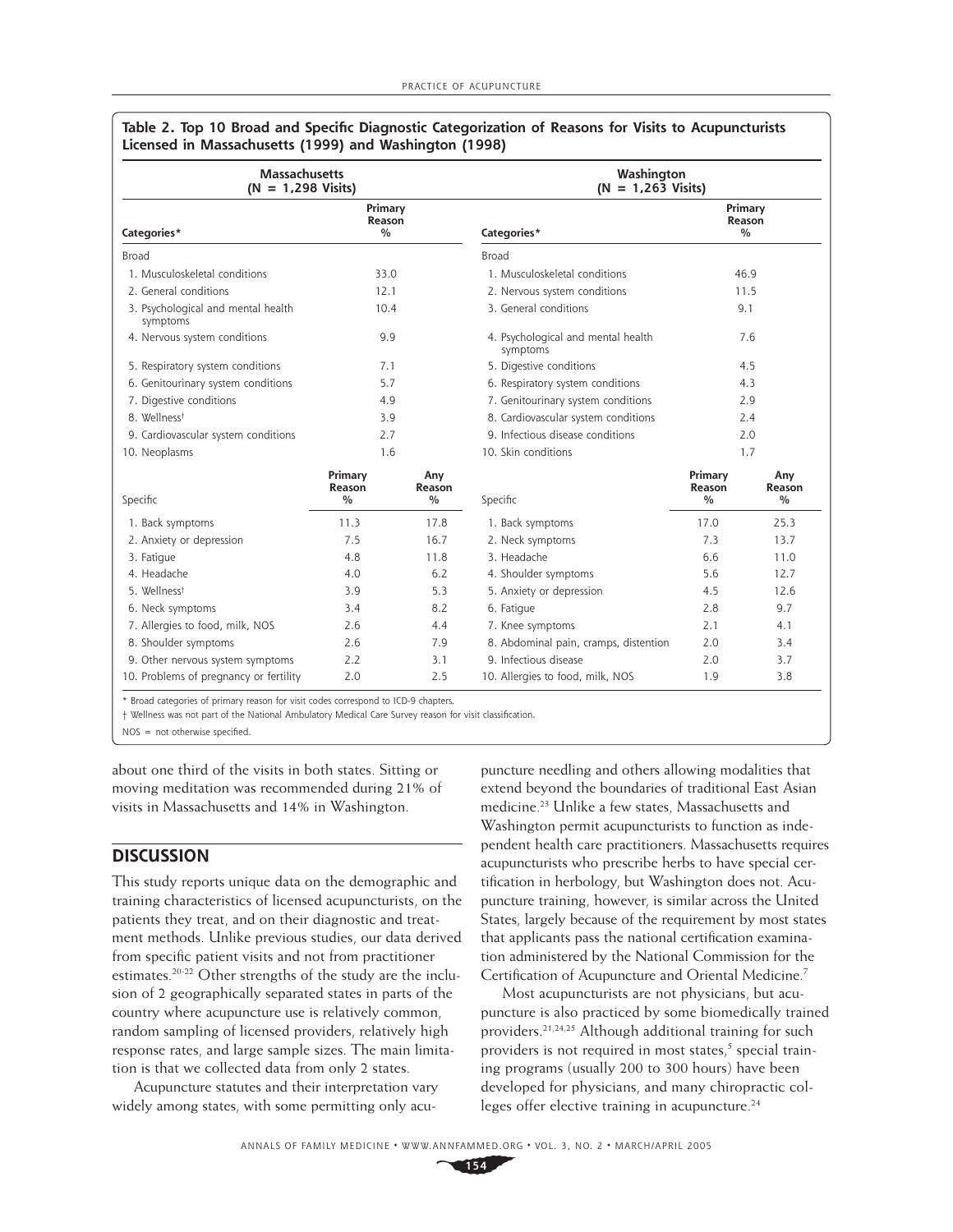| Style of Practice*           | <b>Massachusetts</b><br>$(N = 1,298 \text{ Visits})$<br>% | Washington<br>$(N = 1,263 \text{ Visits})$<br>% |
|------------------------------|-----------------------------------------------------------|-------------------------------------------------|
| French energetic             | 1.1                                                       | 5.1                                             |
| Japanese eclectic            | 17.7                                                      | 7.6                                             |
| Japanese meridian            | 0.2                                                       | 5.5                                             |
| Traditional Chinese medicine | 79.4                                                      | 85.5                                            |
| Trigger point/Western style  | 6.2                                                       | 5.6                                             |
| Worsley 5 element            | 12.2                                                      | 5.0                                             |
| Other styles                 | 5.3                                                       | 2.4                                             |
| Two or more styles used      | 20.6                                                      | 14.4                                            |

#### **Table 4. Diagnostic Techniques Performed by Acupuncturists Licensed in Massachusetts (1999) and Washington (1998)**

| Diagnostic Technique*                | <b>Massachusetts</b><br>$(N = 1,298 \text{ Visits})$<br>% | Washington<br>$(N = 1,263 \text{ Visits})$<br>% |
|--------------------------------------|-----------------------------------------------------------|-------------------------------------------------|
| At least 1 diagnostic technique      | 99.7                                                      | 99.8                                            |
| Abdominal diagnosis                  | 25.5                                                      | 17.5                                            |
| Asking diagnosis                     | 89.8                                                      | 93.1                                            |
| Auditory diagnosis                   | 22.7                                                      | 19.3                                            |
| Muscle strength                      | 7.8                                                       | 5.6                                             |
| Olfactory diagnosis                  | 17.1                                                      | 16.4                                            |
| Point palpation/channel<br>diagnosis | 47.6                                                      | 58.3                                            |
| Pulse diagnosis                      | 90.5                                                      | 81.4                                            |
| Tonque diagnosis                     | 70.5                                                      | 75.0                                            |
| Visual diagnosis                     | 71.8                                                      | 77.8                                            |
| Other                                | 0.9                                                       | 6.6                                             |

\*Diagnostic techniques are defined in the Appendix.

## **Why Patients Visit Acupuncturists**  and Evidence for Efficacy

Although musculoskeletal conditions are the most common reason people visit acupuncturists, they treat a broad range of other, mostly chronic, conditions. Generally, these are conditions for which Western medical care is often unsuccessful. Moreover, the list overlaps substantially with the most common conditions for which Americans seek CAM care in general.<sup>26</sup> Our findings that musculoskeletal pain and headaches were common reasons for visits and that acupuncturists treated a broad range of conditions, at least occasionally, are consistent with studies using data from more specialized clinical settings.<sup>27-30</sup>

More than 40 meta-analyses and systematic reviews of the effectiveness of acupuncture for a host of conditions have been published,<sup>31</sup> but nearly all are inconclusive because of the poor quality and small size of the primary studies. Nevertheless, at this point acupuncture appears to hold the most promise as an adjunct antiemetic for surgery and chemotherapy<sup>32</sup> and for the treatment of headache.33-35 In addition, most studies evaluating acupuncture for temporomandibular disorders,  $36$  and shoulder pain  $37,38$ have been positive.

Although results of studies of acupuncture for back and neck pain have been inconsistent,39-41 there is growing evidence that it might be helpful.<sup>42-45</sup> Considering that few conventional or alternative treatments have proved very effective for back or neck pain, acupuncture may be a reasonable option for patients, especially if they are enthusiastic about trying it. In fact, Kaluaokalani et al<sup>46</sup> found that patients with persistent back pain who were randomized to receive the therapy they preferred (ie, acupuncture or massage) were more likely to improve than those who received their less desired treatment. Fortunately, several large-scale randomized controlled trials are in progress that will soon provide more definitive answers about the effectiveness of acupuncture for common chronic pain conditions.47-50

#### **Safety of Acupuncture and Related Treatments**

Acupuncturists typically practiced acupuncture as a whole system of care, which included the use of traditional diagnostic techniques, acupuncture needling (typically with *de qi*), one or more

adjunctive treatments, and self-care recommendations. Chinese herbs were also often used, although no details were collected on the type of herbal preparations prescribed (eg, whether they were patent formulas or customized herbal formulations; whether patent herbs were manufactured in the United States or in China, or whether the herbs were imported directly from China or grown in the West).

Although needling and heat are relatively safe as long as sterile needles are used,<sup>51-53</sup> herbal medicine presents a number of potential risks for patients,<sup>12,54,55</sup> including inappropriate dosages, herb-herb or herb-drug interactions, substitution of different herbs as a result of inaccurate translation, $13$  the contamination by or addition of toxic compounds and pharmaceutical medications,15-17,55,56 and the potential for delay of therapeutic options known to be effective.<sup>57</sup> These risks can be reduced if Chinese herbs are prescribed only by acupuncturists with extensive training in herbal medicine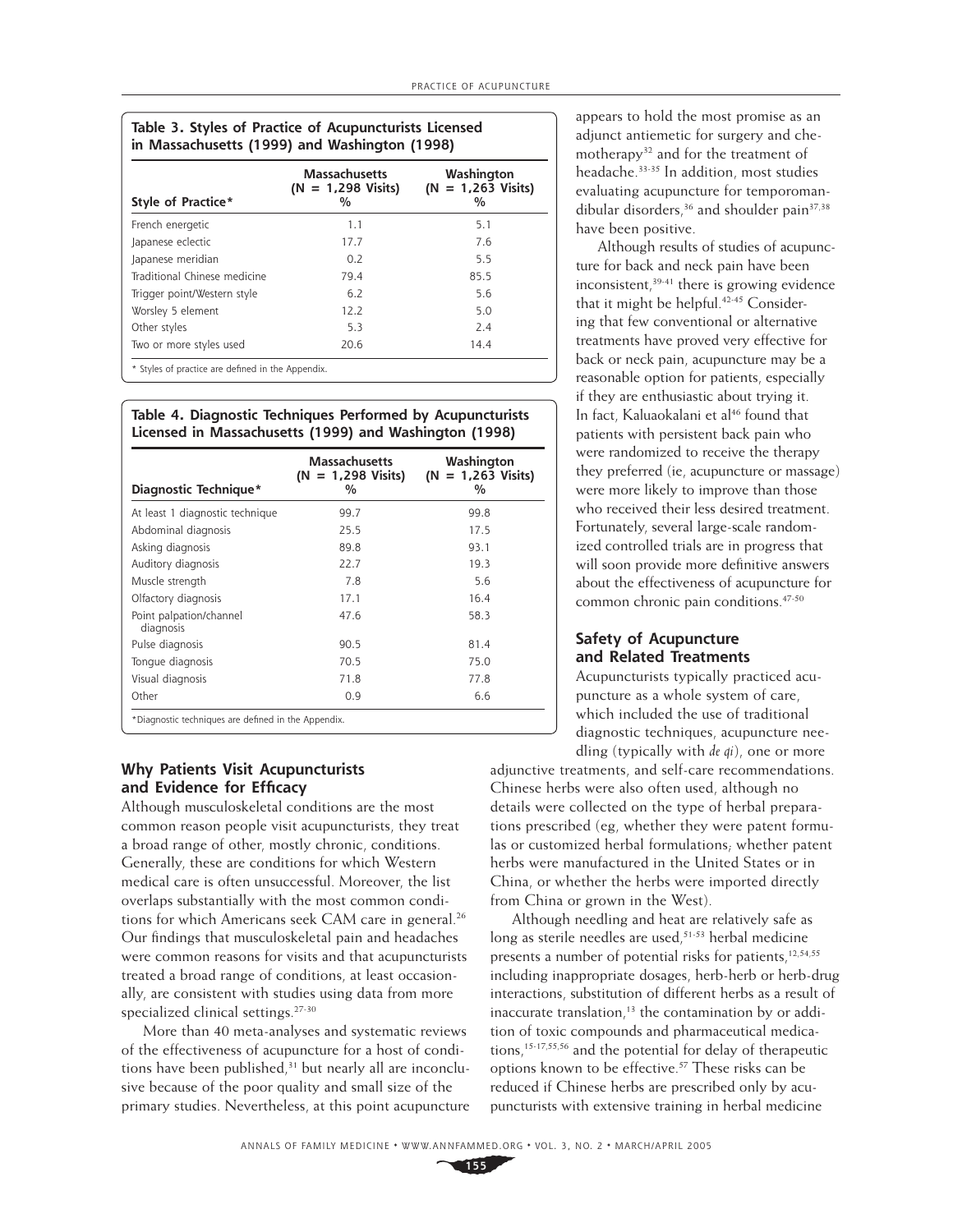| Type of Needling*  | Massachusetts<br>$(N = 1,298 \text{ visits})$<br>$\%$ | Washington<br>$(N = 1,263 \text{ visits})$<br>% |
|--------------------|-------------------------------------------------------|-------------------------------------------------|
| None               | 2.1                                                   | 1.8                                             |
| Intradermal        | 8.0                                                   | 5.8                                             |
| lon pumping cords  | 8.4                                                   | 4.6                                             |
| Microsystem: ear   | 21.4                                                  | 24.7                                            |
| Microsystem: hand  | 2.3                                                   | 4.7                                             |
| Microsystem: scalp | 2.6                                                   | 1.3                                             |
| Plum blossom       | 0.3                                                   | 0.3                                             |
| Regular body       | 95.1                                                  | 93.3                                            |
| Shallow            | 4.9                                                   | 14.0                                            |
| Other              | 6.1                                                   | 2.9                                             |
| Multiple types     | 33.0                                                  | 33.4                                            |

**Table 6. Use of Adjunctive Treatments by Acupuncturists Licensed in Massachusetts (1999) and Washington (1998)**

| Treatment*                          | <b>Massachusetts</b><br>$(N = 1,298 \text{ Visits})$<br>$\%$ | Washington<br>$(N = 1,263 \text{ Visits})$<br>% |
|-------------------------------------|--------------------------------------------------------------|-------------------------------------------------|
| At least 1 adjunctive<br>treatment  | 79.4                                                         | 76.9                                            |
| At least 2 adjunctive<br>treatments | 31.8                                                         | 48.7                                            |
| Heat                                | 49.4                                                         | 44.2                                            |
| Infrared lamp                       | 23.8                                                         | 23.8                                            |
| Moxibustion                         | 27.3                                                         | 21.4                                            |
| Other heat                          | 0.7                                                          | 3.5                                             |
| Multiple heat sources               | 0.2                                                          | 3.4                                             |
| Acupoint bloodletting               | 1.9                                                          | 5.8                                             |
| Cupping                             | 5.5                                                          | 12.8                                            |
| Gua sha                             | 1.9                                                          | 1.7                                             |
| Laser acupuncture                   | 1.3                                                          | 2.2                                             |
| <b>Magnets</b>                      | 16.7                                                         | 2.6                                             |
| Oriental herbs                      | 30.6                                                         | 30.3                                            |
| Oriental massage                    | 18.6                                                         | 37.5                                            |
| Other (eg, liniment,<br>plasters)   | 3.2                                                          | 14.9                                            |

who are aware of what other medications patients are taking and who obtain their herbs from Western sources (for more details on herbal safety, see the Appendix).

#### **Communication Between Acupuncturists and Physicians**

Acupuncture is an increasingly popular form of care used by patients who, about one half the time, are being treated simultaneously by a physician for the same problem. Yet we found that acupuncturists and medical doctors did not routinely communicate with each

other about the care of their patients. Possible barriers to such interdisciplinary communication include our observation that most patients who see both a physician and an acupuncturist for a particular condition were not referred to acupuncture by the physician, and that acupuncturists are trained to treat patients using a non-Western medical paradigm but are not always sufficiently trained to communicate their findings and treatment outcomes with conventional providers. In addition, we suspect that most acupuncturists, who are typically solo practitioners, lack office staff and appropriate record systems to assist with administrative tasks, including routine (and written) communication with other health care practitioners.

We believe that patients will benefit from increased communication between physicians and acupuncturists. Physicians can contribute to this process by asking patients about the type of care they are receiving from an acupuncturist, especially Chinese herbs. To better understand potential safety risks, including those that are due to adulterated products, dose-dependent toxicity or herb-drug interactions, physicians will benefit from conversations with acupuncturists about the nature of prescribed herbal formulas, especially when patients are taking concurrent prescription and over-the-counter medications. Physicians will also probably want to know how the acupuncturist is assessing the patient's response to treatment and whether the acupuncture treatments are helping the patient over a reasonable period. Some patients will want to try acupuncture only after consultation with their physician. In these circumstances, physicians can use the framework recommended by Eisenberg<sup>58</sup> to guide patients through the process of selecting a well-trained acupuncturist, jointly negotiating the treatment plan, and monitoring the effects of the treatment over time.

# **CONCLUSION**

While substantial barriers still exist to the full integration of acupuncture into the health care system (eg, variability between states in licensure and practice regulations, variable reimbursement practices by third party payers, lack of solid studies on efficacy for many frequently treated conditions) $<sub>i</sub>$ <sup>5</sup> the information pro-</sub> vided herein should be useful to physicians and other health care practitioners interested in advising their patients about acupuncture.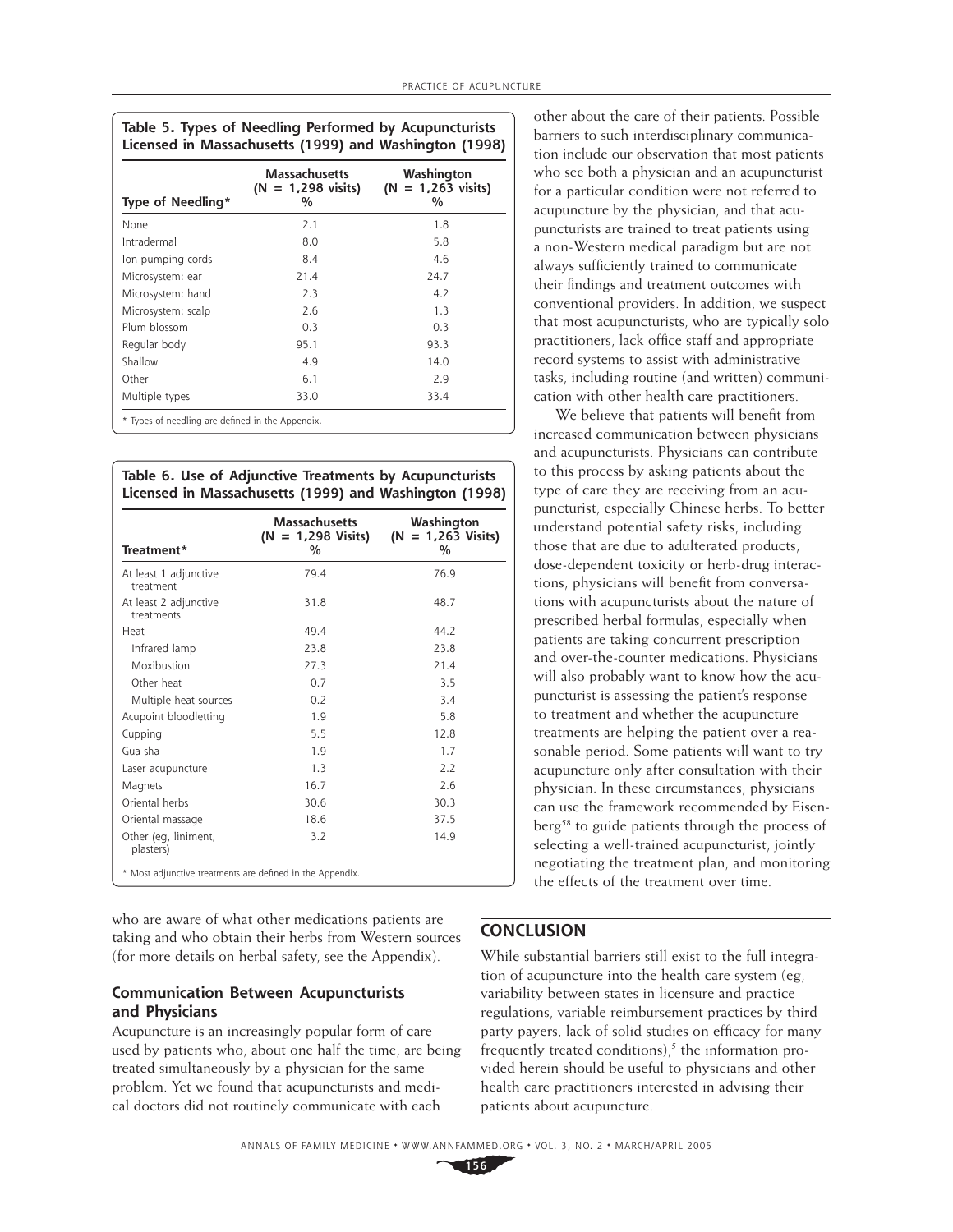**To read or post commentaries in response to this article, see it online at http://www.annfammed.org/cgi/content/full/3/2/151.** 

Key words: Acupuncture; office visits; professional practice; alternative medicine

Submitted October 21, 2003; submitted, revised, May 5, 2004; accepted May 28, 2004.

Funding support: This project was supported by grants from the Group Health Foundation, Grants #HS09565 and #HS08194 from the Agency for Healthcare Policy and Research and Grant #AR43441-04S1 from the National Institutes of Health. In-kind support was provided by the Centers for Disease Control and Prevention.

**Acknowledgments:** We thank the 35 members of the original acupuncture study team for data collection and Kristin Delaney for help with data analysis.

#### **References**

- 1. Kessler RC, Davis RB, Foster DF, et al. Long-term trends in the use of complementary and alternative medical therapies in the United States. *Ann Intern Med.* 2001;135:262-268.
- 2. Kaptchuk TJ. Acupuncture: theory, efficacy, and practice. Ann Intern *Med.* 2002;136:374-383, 1539-3704.
- 3. Accreditation Commission for Acupuncture and Oriental Medicine (ACAOM). Accredited and Candidate Programs: May 2003. Available at: http://www.acaom.org/schoolistmay2003.htm. Accessed June 10, 2003.
- 4. Acupuncture and Oriental Medicine Alliance. List of States with statutes, regulations, and bills in progress. 2003. Available at: http:// www.aomalliance.org. Accessed June 9, 2003.
- 5. Eisenberg DM, Cohen MH, Hrbek A, Grayzel J, Van Rompay MI, Cooper RA. Credentialing complementary and alternative medical providers. *Ann Intern Med.* 2002;137:965-973.
- 6. Cherkin DC, Deyo RA, Sherman KJ, et al. Characteristics of visits to licensed acupuncturists, chiropractors, massage therapists, and naturopathic physicians. *J Am Board Fam Pract.* 2002;15:463-472.
- 7. Cherkin DC, Deyo RA, Sherman KJ, et al. Characteristics of licensed acupuncturists, chiropractors, massage therapists, and naturopathic physicians. *J Am Board Fam Pract.* 2002;15:378-390.
- 8. Schneider D, Appleton L, McLemore T. National Center for Health Statistics: A reason for visit classification for ambulatory care. In: DHEW Pub. No Public Health Service (PHS). Vital and Health Statistics. Washington, DC: US Government Printing Office; 1979:79-1352.
- 9. Birch SJ, Felt RL. *Understanding Acupunture.* New York, NY: Churchill Livingstone; 1999.
- 10. Wang KM, Yao SM, Xian YL, Hou ZL. A study on the receptive field of acupoints and the relationship between characteristics of needling sensation and groups of afferent fibres. *Sci Sin [B*]. 1985;28:963-971.
- 11. Melchart D, Linde K, Hager S, et al. Monitoring of liver enzymes in patients treated with traditional Chinese drugs. *Complement Ther Med.* 1999;7:208-216.
- 12. Kaptchuk T. *The Web That Has no Weaver.* 2nd ed. New York, NY: McGraw-Hill/Contemporary Books; 2000.
- 13. Vanherweghem J. Misuse of herbal remedies: the case of an outbreak of terminal renal failure in Belgium (Chinese herbs nephropathy). *J Altern Complement Med.* 1998;4:9-13.
- 14. Zhu YP. Toxicity of the Chinese herb mu tong (Aristolochia manshuriensis). What history tells us. *Adverse Drug React Toxicol Rev.*  2002;21:171-177.
- 15. Ernst E. Adulteration of Chinese herbal medicines with synthetic drugs: a systematic review. *J Intern Med.* 2002;252:107-113.
- 16. Ko RJ. Adulterants in Asian patent medicines. *N Engl J Med.*  1998;339:847.
- 17. Au AM, Ko R, Boo FO, et al. Screening methods for drugs and heavy metals in Chinese patent medicines. *Bull Environ Contam Toxicol.*  2000;65:112-119.
- 18. Arnold MD, Thornbrough LM. Treatment of musculoskeletal pain with traditional Chinese herbal medicine. *Phys Med Rehabil Clin N Am.*  1999;10:663-671.
- 19. Bensoussan A, Myers SP, Drew AK, Whyte IM, Dawson AH. Development of a Chinese herbal medicine toxicology database. *J Toxicol Clin Toxicol.* 2002; 40:159-167.
- 20. Dale J. Acupuncture practicein the UK. Part 1: report of a survey. *Complement Ther Med.* 1997;5:215-220.
- 21. Diehl DL, Kaplan G, Coulter I, Glik D, Hurwitz EL. Use of acupuncture by American physicians. *J Altern Complement Med.* 1997;3:119-126.
- 22. Lee AC, Highfield ES, Berde CB, Kemper KJ. Survey of acupuncturists: practice characteristics and pediatric care. *West J Med.*  1999;171:153-157.
- 23. Mitchell BB. *Acupuncture & Oriental Medicine Laws-2001 Edition.*  Washington, DC: National Acupuncture Foundation; 2001.
- 24. Leake R, Broderick JE. Current licensure for acupuncture in the United States. *Altern Ther Health Med.* 1999;5:94-96.
- 25. Kalauokalani D, Cherkin D, Sherman KJ. A comparison of physician and non-physician acupuncture treatment for chronic low back pain. *Clinical J Pain.* In press.
- 26. Eisenberg DM, Davis RB, Ettner SL, et al. Trends in alternative medicine use in the United States, 1990-1997: results of a follow-up national survey. *JAMA.* 1998;280:1569-1575.
- 27. Xu X. Acupuncture in an outpatient clinic in China: a comparison with the use of acupuncture in North America. *South Med J.*  2001;94:813-816.
- 28. Melchart D, Linde K, Liao JZ, Hager S, Weidenhammer W. Systematic clinical auditing in complementary medicine: rationale, concept, and a pilot study. *Altern Ther Health Med.* 1997;3:33-39.
- 29. Sherman KJ. Characteristics and complaints of patients seeking therapy. *J Altern Complement Med.* 1997;3.212, 1075-5535.
- 30. Bullock ML, Pheley AM, Kiresuk TJ, Lenz SK, Culliton PD. Characteristics and complaints of patients seeking therapy at a hospital-based alternative medicine clinic. *J Altern Complement Med.* 1997;3:31-37.
- 31. Linde K, Vickers A, Hondras M, et al. Systematic reviews of complementary therapies - an annotated bibliography. Part 1: Acupuncture. *BMC Complement Altern Med.* 2001;1:3.
- 32. Vickers AJ. Can acupuncture have specific effects on health? A systematic review of acupuncture antiemesis trials. *J R Soc Med.*  1996;89:303-311.
- 33. Shen J, Wenger N, Glaspy J, et al. Electroacupuncture for control of myeloablative chemotherapy-induced emesis: a randomized controlled trial. *JAMA.* 2000;284:2755-2761.
- 34. Melchart D, Linde K, Fischer P, et al. Acupuncture for idiopathic headache. *Cochrane Database Syst Rev.* 2001; CD001218.
- 35. Vickers AJ, Rees RW, Zollman CE, et al. Acupuncture for chronic headache in primary care: large, pragmatic, randomised trial. *BMJ.* 2004 doi:10.1136/bmj.38029.421863.EB (published 16 March 2004).
- 36. Ernst E, White AR. Acupuncture as a treatment for temporomandibular joint dysfunction: a systematic review of randomized trials. *Arch Otolaryngol Head Neck Surg.* 1999;125:269-272.
- 37. Kleinhenz J, Streitberger K, Windeler J, Gussbacher A, Mavridis G, Martin E. Randomised clinical trial comparing the effects of acupuncture and a newly designed placebo needle in rotator cuff tendinitis. *Pain.* 1999;83:235-241.

ANNALS OF FAMILY MEDICINE ✦ WWW.ANNFAMMED.ORG ✦ VOL. 3, NO. 2 ✦ MARCH/APRIL 2005